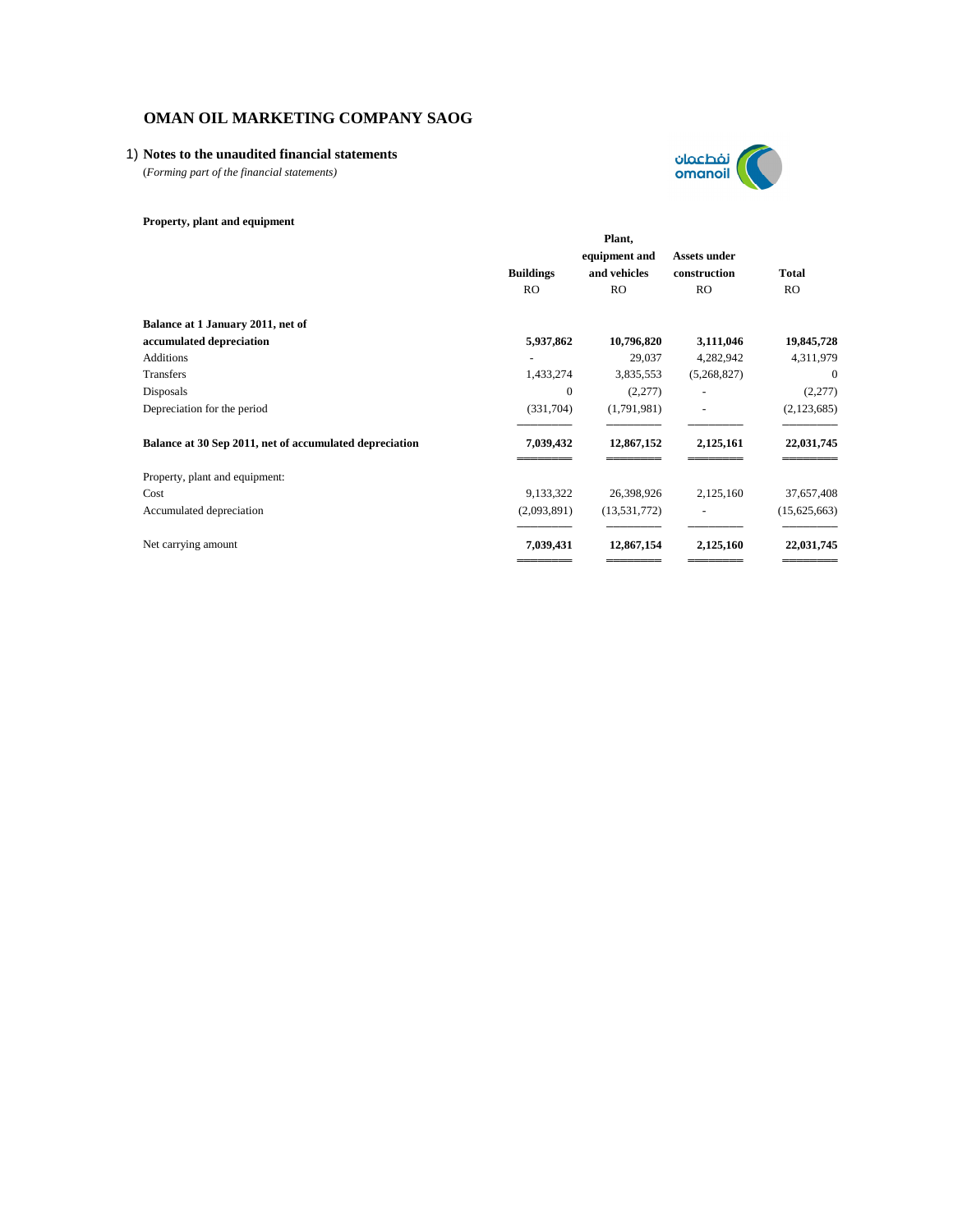**Notes to the unaudited financial statements**

(*Forming part of the financial statements)*

 $\overline{\phantom{a}}$ 



| 30/09/2011<br><b>RO</b> | 30/09/2010<br><b>RO</b> | 31/12/2010<br><b>RO</b> |
|-------------------------|-------------------------|-------------------------|
| 3,670,723               | 2,980,882               | 2,982,315               |
| 7,498                   | 7,497                   | 7,497                   |
| (15,000)                | (80, 725)               | (45,000)                |
| 3,663,221               | 2,907,654               | 2,944,812               |
|                         |                         |                         |
| 30/09/2011              | 30/09/2010              | 31/12/2010              |
| R <sub>O</sub>          | R <sub>O</sub>          | <b>RO</b>               |
| 24,640,143              | 22,048,518              | 20,261,334              |
| (561, 306)              | (1, 119, 816)           | (751, 144)              |
| 24,078,837              | 20,928,702              | 19,510,190              |
| 440,048                 | 394,717                 | 661,729                 |
| 318,667                 | 344,440                 | 422,544                 |
| 826,112                 | 914,595                 | 1,217,698               |
| 25,663,664              | 22,582,454              | 21,812,161              |
|                         |                         |                         |

# **Accounts receivable and prepayments**

Changes to the level of impairment provision for trade accounts receivable during the period are as follows

|                                    | 30/09/2011<br><b>RO</b> | 30/09/2010<br><b>RO</b> | 31/12/2010<br>RO |
|------------------------------------|-------------------------|-------------------------|------------------|
| Balance at 1 January               | 751.144                 | 839,907                 | 839,907          |
| Writeback/Provided during the year | (91, 772)               | 284,996                 | (2,683)          |
| Written off during the year - net  | (98,066)                | (5,087)                 | (86,080)         |
| Balance at 30 September/December   | 561,306                 | 1,119,816               | 751,144          |
|                                    |                         |                         |                  |

## **4) Number of Shares**

|                                                                | 30/09/2011<br><b>Number of shares</b> | 30/09/2010<br>Number of shares Number of shares | 31/12/2010              |
|----------------------------------------------------------------|---------------------------------------|-------------------------------------------------|-------------------------|
| 3,225,000 Multi-vote shares of RO 0.1 each                     | 3,225,000                             | 3,225,000                                       | 3,225,000               |
| 61,275,000 Ordinary shares of RO 0.1 each                      | 61,275,000                            | 61,275,000                                      | 61,275,000              |
|                                                                | 64,500,000                            | 64,500,000                                      | 64,500,000              |
|                                                                | 30/09/2011<br><b>Number of shares</b> | 30/09/2010<br>Number of shares Number of shares | 31/12/2010              |
| Oman Oil Company SAOC - Multi-vote shares<br>- Ordinary shares | 3,225,000<br>28,380,000               | 3,225,000<br>28,380,000                         | 3,225,000<br>28,380,000 |
|                                                                | 31,605,000<br>=======                 | 31,605,000<br>=====                             | 31,605,000              |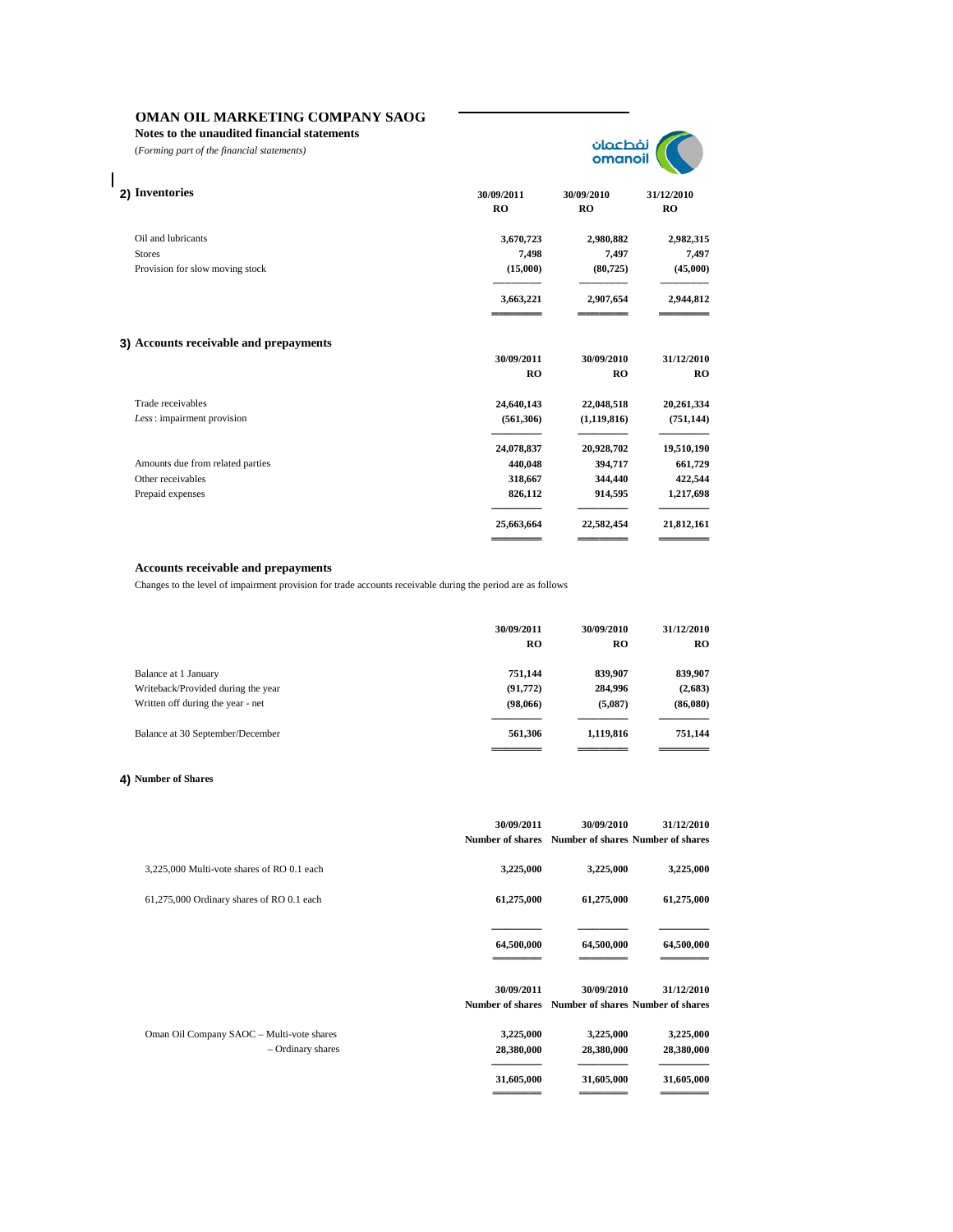**Notes to the unaudited financial statements**

| (Forming part of the financial statements)                                              |                         |                         |                         |
|-----------------------------------------------------------------------------------------|-------------------------|-------------------------|-------------------------|
| 5) Employee's end of service benefits                                                   |                         | نفطعمان<br>omanoi       |                         |
|                                                                                         | 30/09/2011<br><b>RO</b> | 30/09/2010<br><b>RO</b> | 31/12/2010<br><b>RO</b> |
| Movements in the liability recognised in the balance sheet are as follows:              |                         |                         |                         |
| Accrual as at 1 January                                                                 | 187,717                 | 178,265                 | 178,265                 |
| Accrued during the year                                                                 | 27,761                  | 36,083                  | 42,005                  |
| End of service benefits paid / adjustment                                               | (1,206)                 | (19,589)                | (32, 553)               |
| Accrual as at 30 September/December                                                     | 214,272                 | 194,759                 | 187,717                 |
| 6) Accounts payable and accruals                                                        |                         |                         |                         |
|                                                                                         | 30/09/2011              | 30/09/2010              | 31/12/2010              |
|                                                                                         | <b>RO</b>               | RO                      | <b>RO</b>               |
| Trade accounts payable                                                                  | 20,173,918              | 16,079,718              | 17,977,752              |
| Accrued expenses                                                                        | 7,615,228               | 5,893,207               | 7,557,097               |
| Directors' remuneration                                                                 | 121,500                 | 60,750                  | 81,000                  |
| Other payables                                                                          | 182,849                 | 149,310                 | $\bf{0}$                |
|                                                                                         | 28,093,495              | 22,182,985              | 25,615,849              |
| 7) Income tax                                                                           |                         |                         |                         |
|                                                                                         | 30/09/2011              | 30/09/2010              | 31/12/2010              |
|                                                                                         | <b>RO</b>               | RO                      | <b>RO</b>               |
| Current Assets:                                                                         |                         |                         |                         |
| Current year                                                                            | 852,000                 | 666,490                 | 961,977                 |
| Prior years                                                                             | (771, 505)              | 88,246                  | 88,244                  |
|                                                                                         | 80,495                  | 754,736                 | 1,050,221               |
| Income statement:                                                                       |                         |                         |                         |
| Current year                                                                            | 852,000                 | 666,490                 | 961,977                 |
| Reversal of excess tax provision relating to earlier years                              | 0                       | 0                       | (5, 445)                |
| Deferred tax asset relating to the origination and reversal of<br>temporary differences | $\bf{0}$<br>$\bf{0}$    | 0<br>$\boldsymbol{0}$   | $\bf{0}$                |
|                                                                                         |                         |                         |                         |
|                                                                                         | 852,000                 | 666,490                 | 956,532                 |
| Deferred tax assets:                                                                    |                         |                         |                         |
| At 1 January                                                                            | 9,776                   | 4,331                   | 4,331                   |
| Movement for the period                                                                 | 0                       | $\boldsymbol{0}$        | 5,445                   |
| At 30 September/December                                                                | 9,776                   | 4,331                   | 9,776                   |
|                                                                                         |                         |                         |                         |